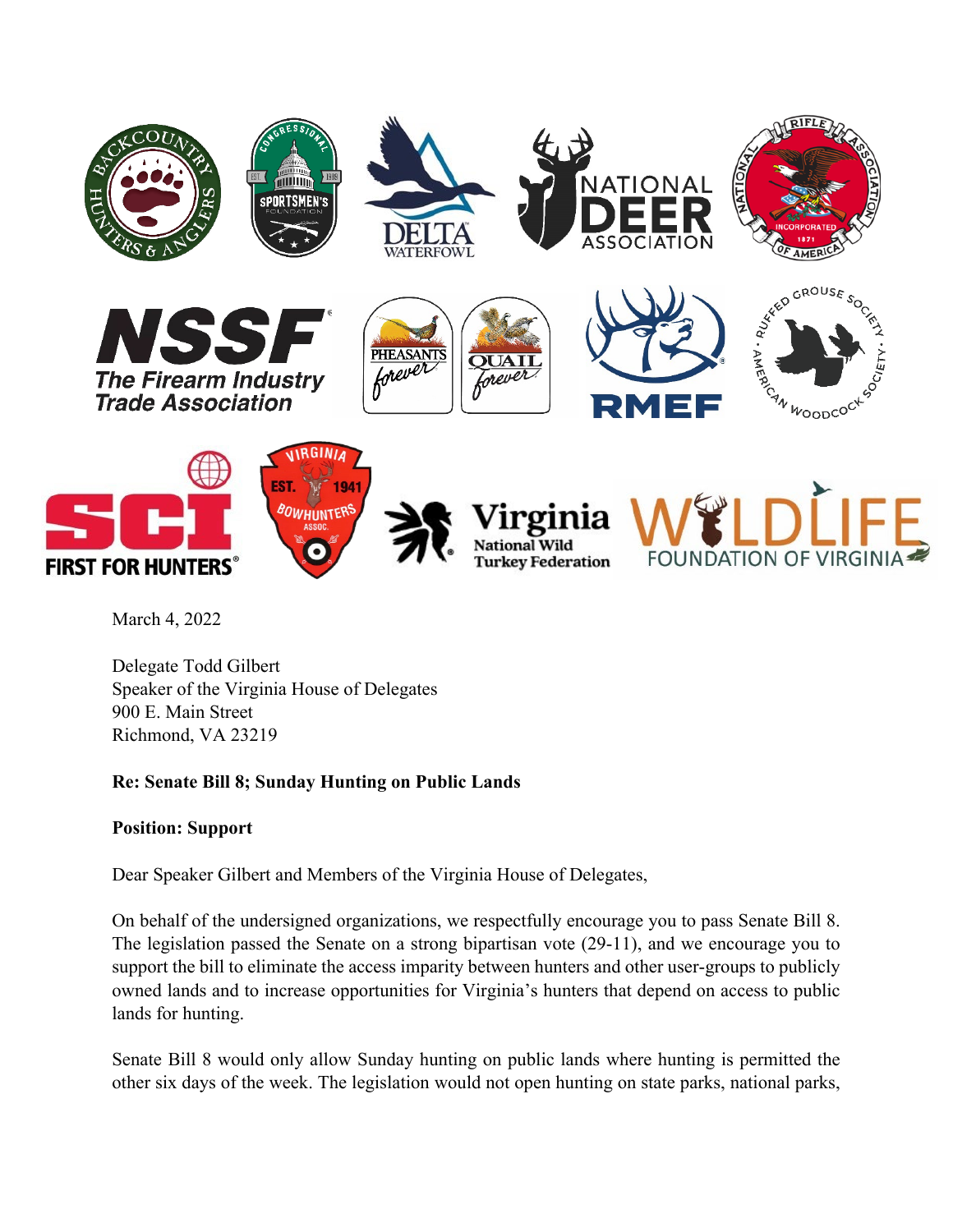or other public lands where hunting is already prohibited. Additionally, the legislation would not remove the prohibition against hunting deer or bear with the aid or assistance of dogs on Sunday.

As you consider this legislation, we hope you take into the account *the resolution adopted in October 2021 by the Virginia Board of Wildlife Resources expressing support for allowing Sunday hunting on public lands.* Additionally, North Carolina opened Sunday hunting on 1.6 million acres of its public lands in 2021 so now *every state adjacent to Virginia allows public land Sunday hunting.* In fact, 46 states allow Sunday hunting on public lands, and Virginia is one of only two Southern states (the other is South Carolina) that prohibits it, although there is strong support for removing the ban in South Carolina this year with legislation (House Bill 4614) which is sponsored by 24 Representatives from both sides of the aisle.

Hunting is the only otherwise authorized recreational activity prohibited on public lands on Sunday in the Commonwealth. Allowing Sunday hunting on public lands would provide access parity with other user-groups as hunters are the only constituency barred from using Wildlife Management Areas, State Forests, and National Forests on Sunday even though these public lands are supported with funding from hunters. In addition to being taxpayers, hunters contribute financially to the acquisition and management costs of Wildlife Management Areas by purchasing licenses and paying excise taxes on hunting-related equipment through the Wildlife Restoration Program (Pittman-Robertson Act). Unlike other user-groups, Virginia's hunters also purchase stamps to use State Forests and National Forests.

Senate Bill 8 would significantly improve access and opportunity for Virginia's hunters and support hunter recruitment, retention, and reactivation (R3) efforts by removing a barrier that is well-documented to have a negative impact on participation rates. Like other user-groups that depend on access to public lands to engage in their recreational pursuits, many hunters in Virginia would not have a place to hunt but for the public lands system. Allowing Sunday hunting would double the number of hunting days for youth during the school year and provide additional flexibility for hardworking adults with limited opportunities to hunt during the work week.

Allowing seven-day hunting on public lands would also significantly benefit Virginia's economy. An additional day to hunt on public lands across the state would result in more dollars spent by hunters in restaurants, hotels, and other businesses. Virginia's sportsmen and women are a significant economic force – spending more than \$1.5 billion, supporting more than 39,160 jobs, generating more than \$1.17 billion in salaries and wages and \$242 million in state and local taxes. Allowing Sunday hunting on public lands would help retain in-state hunters and attract out-ofstate public land hunters that are currently disincentived from planning a weekend hunting trip to Virginia. Creating additional hunting opportunities will encourage hunting-related tourism and further bolster local economies throughout the Commonwealth.

We additionally encourage you to consider the importance of sportsmen and women to the Department of Wildlife Resources (DWR). In 2020 alone, Virginia's sportsmen and women